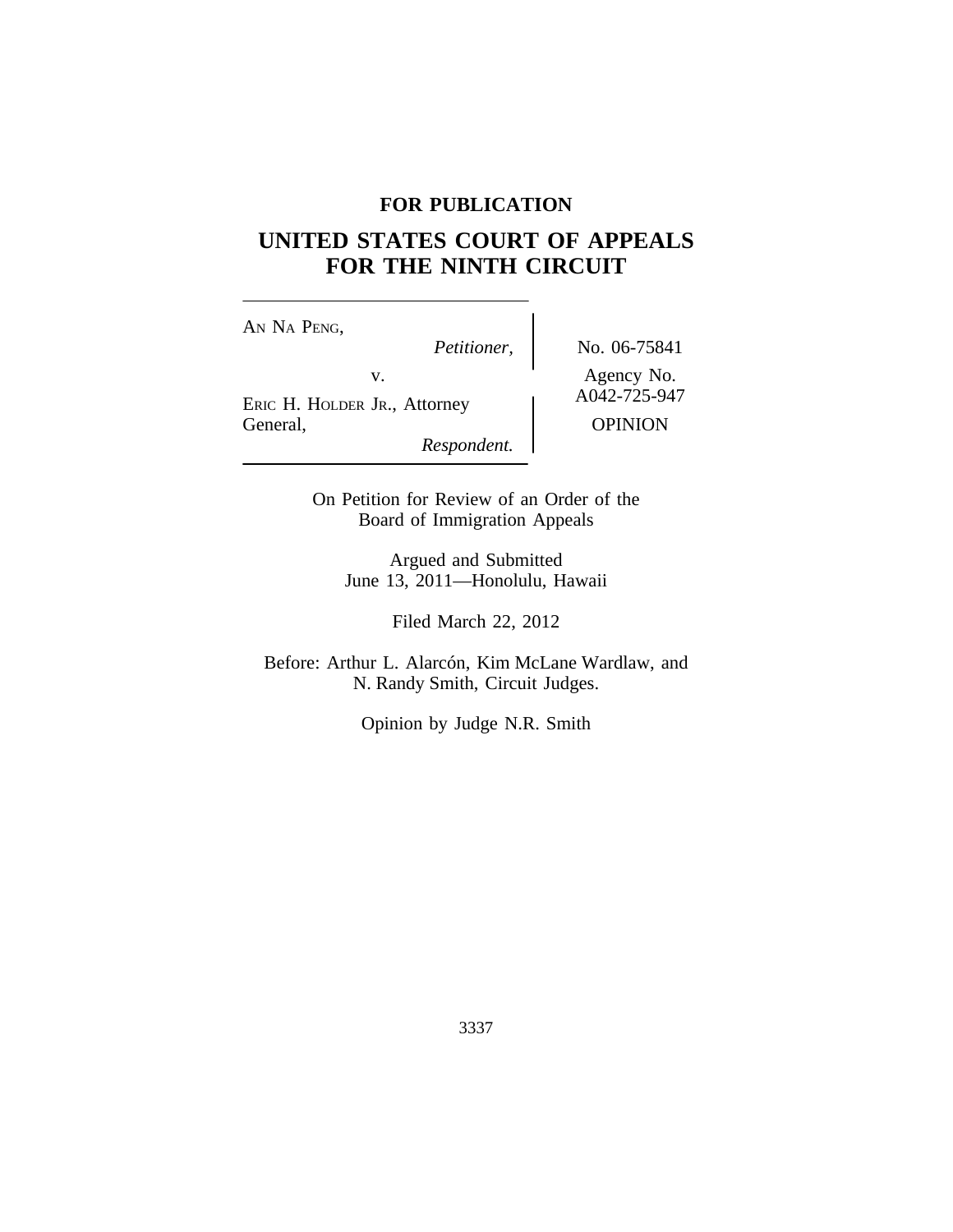# **COUNSEL**

Maile M. Hirota (argued) and Ann C. Kemp (briefed), Lynch Ichida Thompson Kim & Hirota, Honolulu, HI, for the petitioner An Na Peng.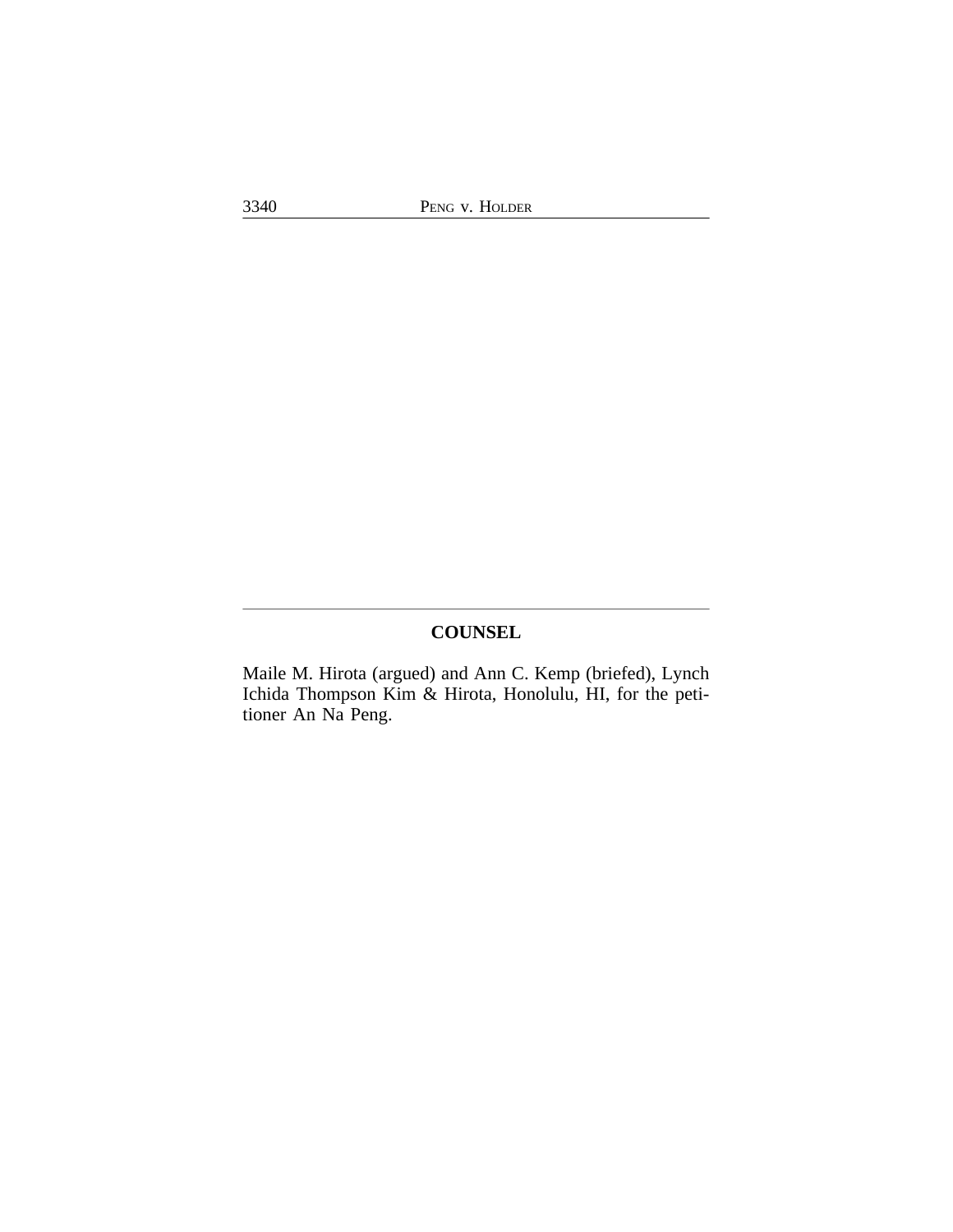|  | Peng v. Holder |
|--|----------------|
|--|----------------|

William C. Minick, Office of Immigration Litigation, Civil Division, U.S. Department of Justice, Washington, D.C., for respondent Attorney General Holder.

#### **OPINION**

N.R. SMITH, Circuit Judge:

The enactment of the Illegal Immigration Reform and Immigrant Responsibility Act (IIRIRA), which repealed the waiver of deportation under Immigration and Naturalization Act (INA) § 212(c), 8 U.S.C. § 1182(c), does not affect the right of aliens to use the  $\S 212(c)$  waiver, when such aliens proceeded to trial and were convicted of a crime involving moral turpitude prior to the enactment of IIRIRA. Aliens charged with and convicted of a crime involving moral turpitude prior to the enactment of IIRIRA remain eligible for § 212(c) relief, regardless of whether they pleaded guilty or proceeded to trial. Such aliens can demonstrate reasonable reliance on § 212(c) prior to its repeal, because they may have acted differently had § 212 relief not been possible at such time.

However, the seven year residency requirement for a waiver of inadmissibility under INA § 212(h), which became effective on September 30, 1996, is not impermissibly retroactive when removal proceedings were commenced after that date. Further, requiring Legal Permanent Residents (LPRs) (who have been convicted of crimes involving moral turpitude) to acquire seven years of continuous presence in the United States, but not imposing the same seven year requirement on non-LPRs who have been convicted of the same crimes, does not violate equal protection. We therefore grant the petition in part, deny it in part, and remand for further proceedings consistent with this opinion.**<sup>1</sup>**

<sup>&</sup>lt;sup>1</sup>We have jurisdiction over this petition for review pursuant to 8 U.S.C. § 1252(a).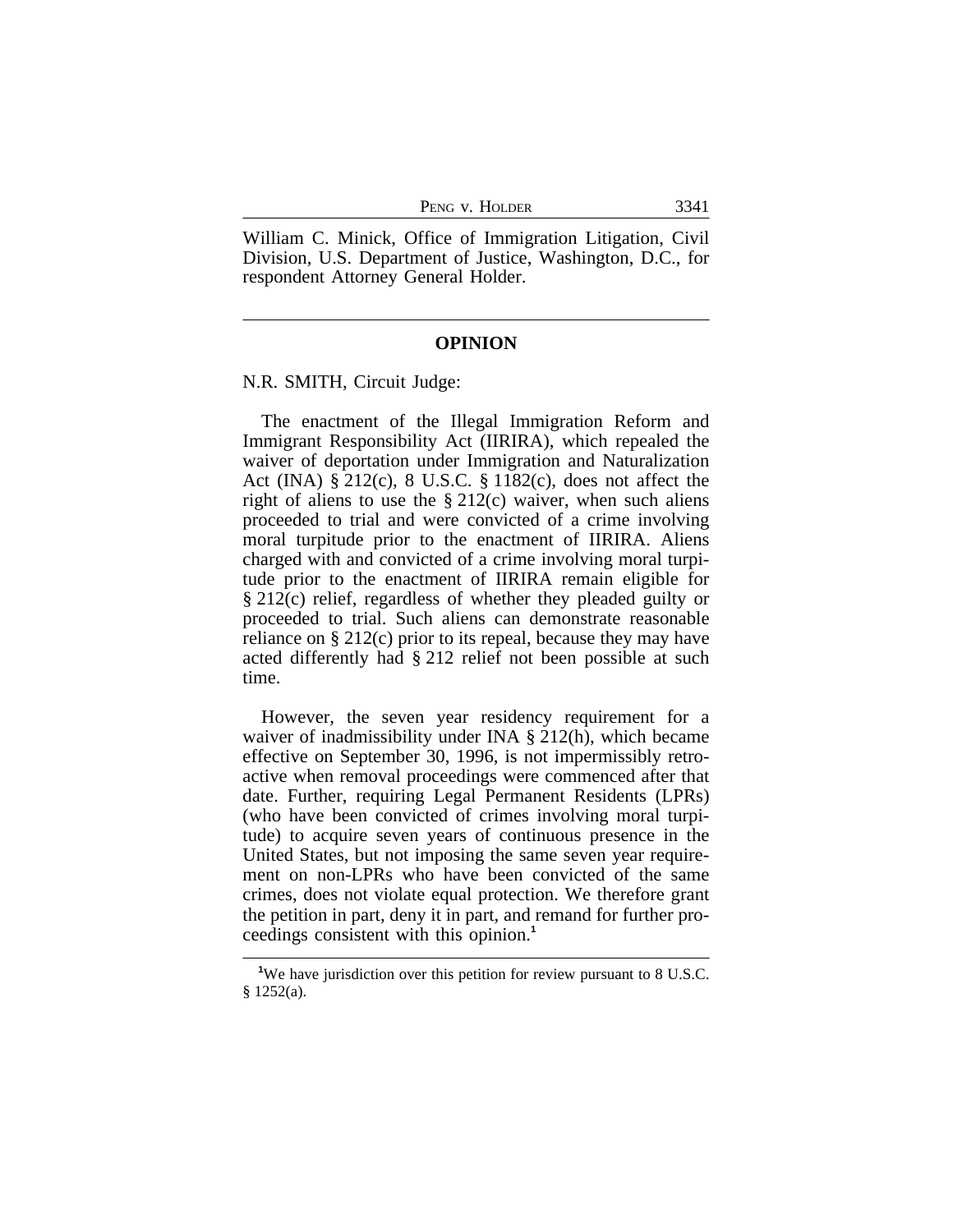#### **BACKGROUND**

An Na Peng is a native and citizen of China. She legally entered the United States on May 3, 1991 as an LPR based upon her marriage to Huan Zhang Wang, an LPR. She and her husband have two United States citizen children.

In the mid-1990s, the Immigration and Naturalization Service (INS)**<sup>2</sup>** had authorized the Naturalization Assistance Service and its affiliates to administer naturalization examinations. During those years, Peng worked for a short time at an affiliate's testing facility. Employees of that testing facility, including Peng, were caught providing answers to examinees and changing incorrect answers on completed exams. In January 1996, a grand jury indicted Peng on one count of a conspiracy to defraud the INS, in violation of 18 U.S.C. § 371 (1995).**<sup>3</sup>** Peng pleaded not guilty to the indictment.

Upon indictment, this criminal prosecution presented potential immigration consequences to Peng. First, if convicted, Peng would be guilty of a crime involving moral turpitude. Second, at the time of Peng's indictment, a conviction would have rendered Peng deportable if she ultimately *received* a sentence of one or more years of imprisonment. INA § 241(a)(2)(A)(i), 8 U.S.C. § 1251(a)(2)(A)(i) (emphasis added);**<sup>4</sup>** *see also* 18 U.S.C. § 371 (providing for a sentence of

**3** 18 U.S.C. § 371 (1995) provides in relevant part:

If two or more persons conspire either to commit any offense against the United States, or to defraud the United States, or any agency thereof in any manner or for any purpose, and one or more of such persons do any act to effect the object of the conspiracy, either shall be fined under this title or imprisoned not more than five years, or both.

 $4$ INA § 241(a)(2)(A)(i) (effective until April 23, 1996) provided:

Any alien who [ ] is convicted of a crime involving moral turpi-

**<sup>2</sup>**The INS's functions were transferred to the Department of Homeland Security (DHS) on March 1, 2003. *See* 6 U.S.C. § 542. For consistency, we use the former name when referring to acts taken before this date.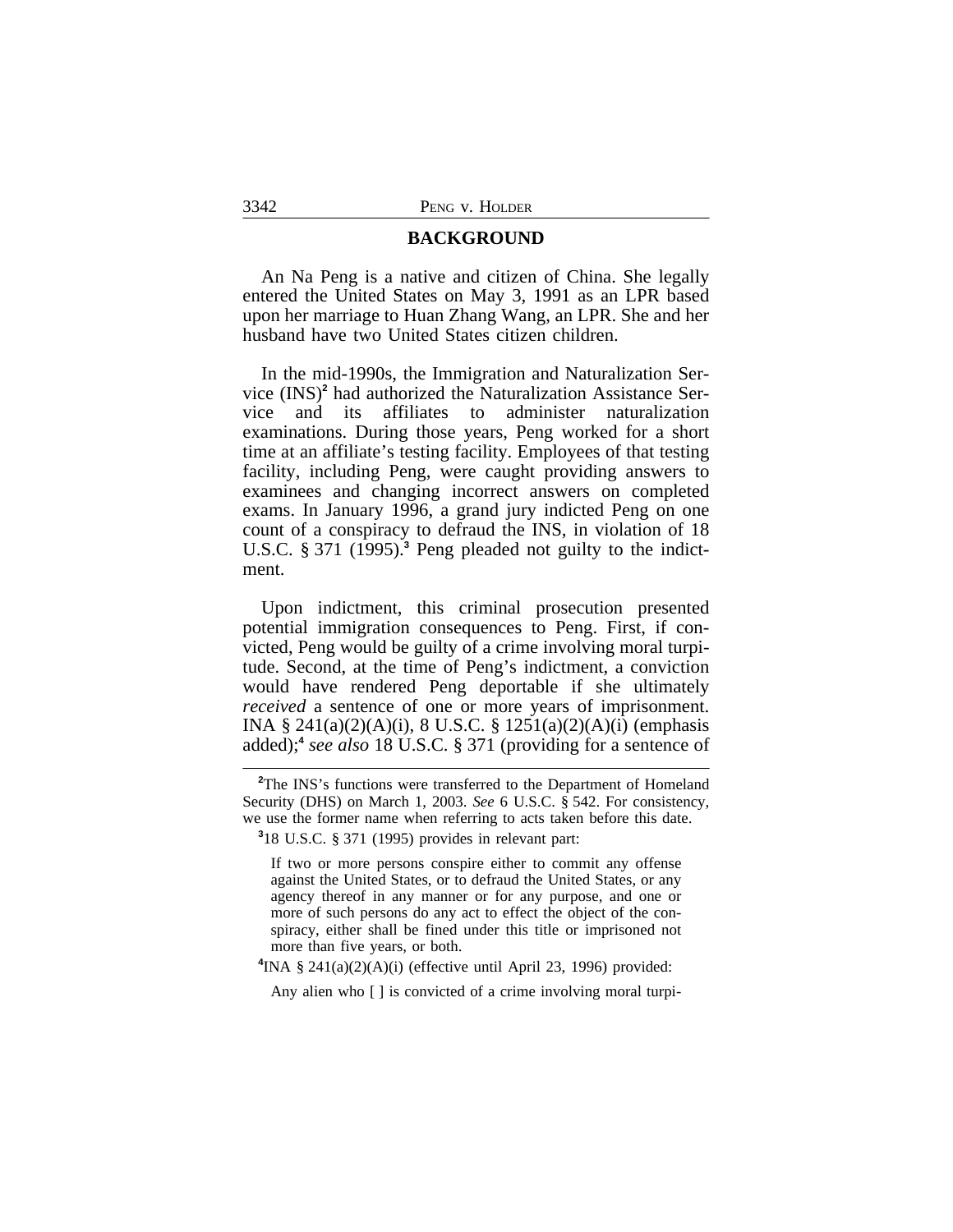| PENG V. HOLDER | 3343 |
|----------------|------|
|                |      |

up to five years). Lastly, at the time of her indictment, INA § 212(c) allowed for a discretionary waiver of removal, unless an alien "ha[d] been convicted of one or more aggravated felonies and ha[d] served for such felony or felonies a term of imprisonment of at least 5 years." 8 U.S.C. § 1182(c) (1995). However, it is important to note that Peng was charged with a crime involving moral turpitude, not an aggravated felony. Further, a conviction could not have resulted in a term of imprisonment of over five years. Thus, although a conviction could have rendered her deportable, it would not have disqualified her from eligibility to apply for relief under  $§$  212(c).

These potential consequences changed just prior to Peng's trial, because the law changed. Effective April 24, 1996, Congress enacted the Antiterrorism and Effective Death Penalty Act of 1996 (AEDPA), which amended the INA to make crimes of moral turpitude deportable offenses as to any alien "convicted of a crime for which a sentence of one year or longer *may* be imposed." 8 U.S.C. § 1251(a)(2)(A)(i) (effective April 24, 1996) (emphasis added), *codified at* INA § 237(a)(2)(A)(i), 8 U.S.C. § 1227(a)(2)(A)(i) (2008). Therefore, because Peng was charged under a statute allowing for at most a five-year sentence, she faced a trial on a charge that would automatically render her deportable if convicted. Additionally, by enacting AEDPA, "Congress further restricted the scope of  $\S 212(c)$  relief by denying it to any alien who had been convicted of an aggravated felony or [two or more] crimes of moral turpitude." *Luna v. Holder*, 659 F.3d 753, 756 (9th Cir. 2011). Thus, although (just prior to trial) a conviction would have rendered Peng deportable, it would not

tude committed within five years (or 10 years in the case of an alien provided lawful permanent resident status under section 1255(i) of this title) after the date of entry, and [ ] either is sentenced to confinement or is confined therefor in a prison or correctional institution for one year or longer, is deportable.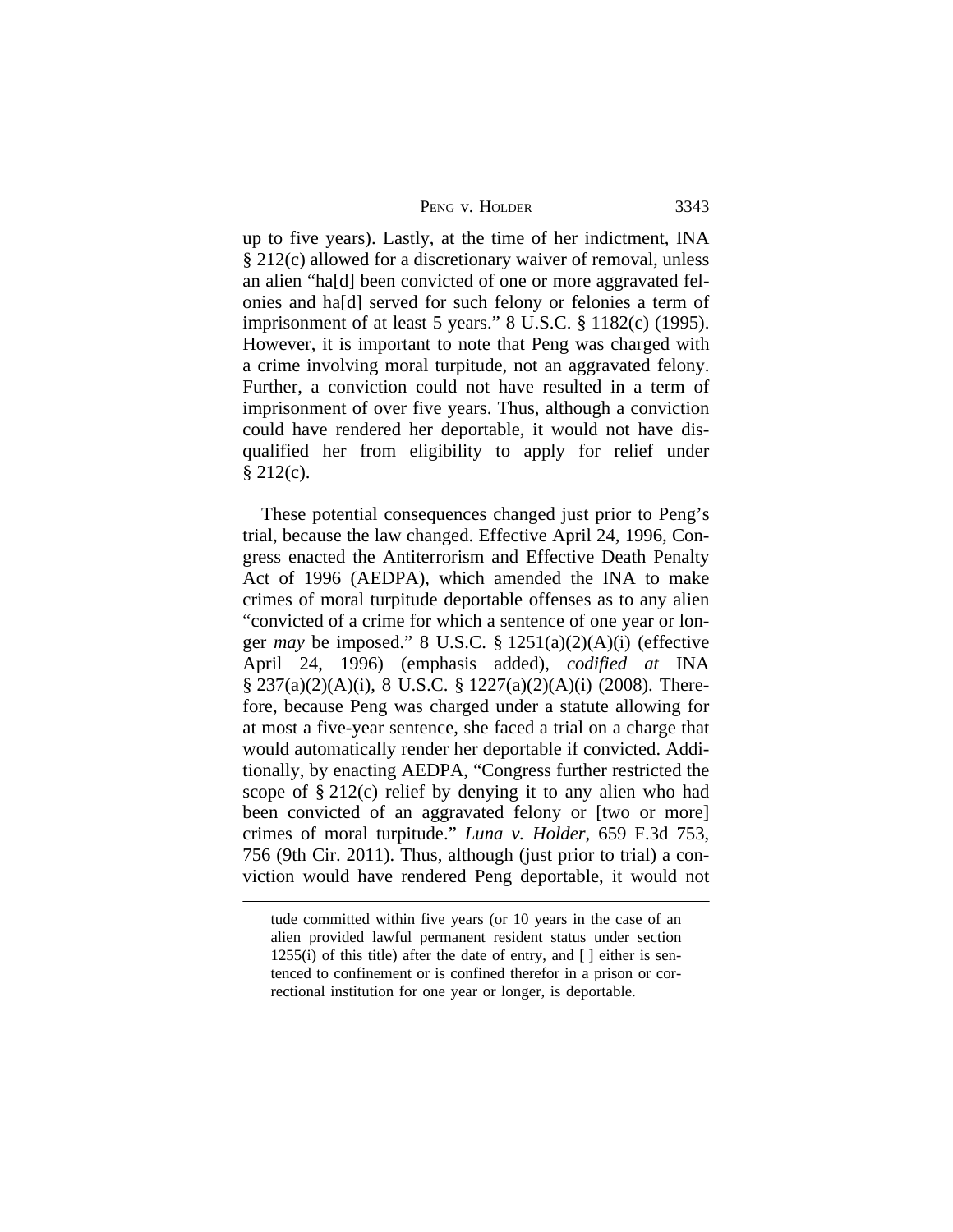| Peng y | V. HOLDER |
|--------|-----------|
|--------|-----------|

have disqualified her from eligibility to apply for relief under § 212(c), because (1) Peng was not charged with an aggravated felony and (2) she stood charged with only a single crime involving moral turpitude.

Peng did not change her plea before trial. Her jury trial commenced on May 8, 1996. On May 9, the jury returned a guilty verdict. On December 2, 1996, Peng received a noncustodial sentence of two years of probation.

While Peng awaited sentencing, Congress enacted the IIRIRA on September 30, 1996. IIRIRA § 304(b) repealed INA § 212(c), replacing it with a narrower form of relief called cancellation of removal. *See* 8 U.S.C. § 1229b. In addition, IIRIRA § 304(b) added a seven-year continuous presence requirement to INA § 212(h), 8 U.S.C. § 1182(h), under which an LPR may apply for a waiver of inadmissibility.

The INS commenced removal proceedings against Peng on September 10, 1997. Peng conceded removability and applied for asylum and voluntary departure. The Immigration Judge (IJ) denied her applications, and the Board of Immigration Appeals (BIA) dismissed her appeal in 2002.

Peng then filed a motion to remand to apply for adjustment of status. The BIA denied the motion, because (1) Peng's conviction rendered her inadmissible and (2) Peng had not submitted an application for a waiver of inadmissibility under § 212(h). Peng appealed. In 2005, our court granted Peng's petition for review to allow her to submit the requisite application. *Peng v. Ashcroft*, 121 Fed. App'x 776, 2005 WL 352573 (9th Cir. Feb. 15, 2005). The BIA then remanded Peng's case to the immigration court.

On remand from the BIA, the IJ denied Peng's request for a waiver of inadmissibility under § 212(h), because Peng had not maintained a continuous presence in the United States for

3344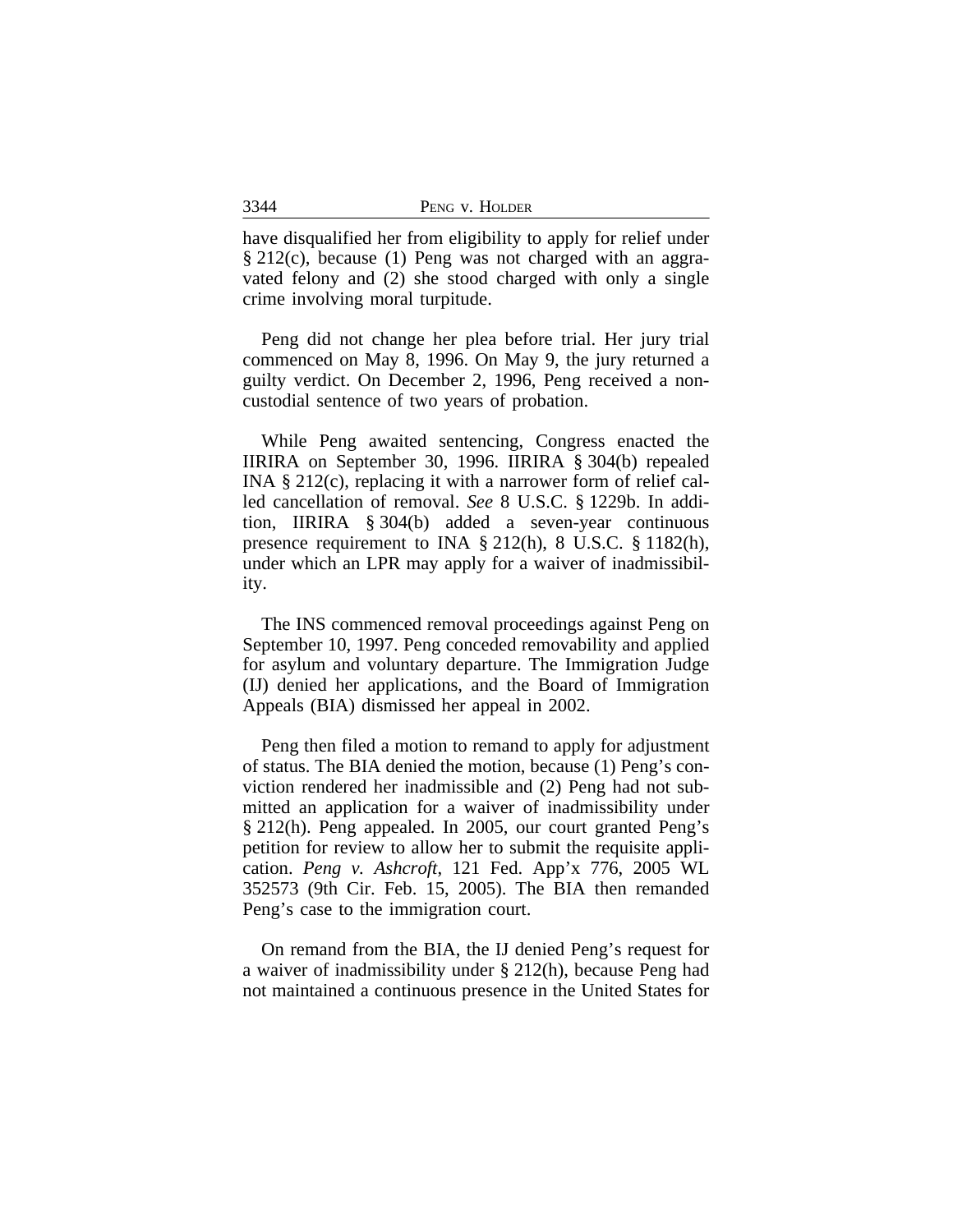PENG V. HOLDER 3345

seven years before the commencement of her removal proceedings. Because Peng was statutorily ineligible for the § 212(h) waiver, she remained inadmissible and could not qualify for an adjustment of status. *See* INA § 245(a). Additionally, the IJ denied Peng's request for a continuance to apply for a waiver of removal under former  $\S 212(c)$ , on the ground that Peng's immigration proceedings had been ongoing since 1997. The IJ also cited 8 C.F.R. § 1003.44(b) noting that, due to the repeal of  $\S 212(c)$ , the waiver was not available to aliens who had pleaded not guilty at their criminal proceedings. Peng appealed.

The BIA dismissed Peng's appeal in 2006. It concluded that Peng was ineligible for a  $\S 212(c)$  waiver of removal, because the repeal of § 212(c) was impermissibly retroactive only as applied to aliens who had pleaded guilty to their criminal charge(s). Because Peng had pleaded not guilty and proceeded to a jury trial, the BIA concluded she was ineligible to apply for former § 212(c) relief. The BIA also noted that 8 C.F.R. § 1003.44(b) limited relief to aliens who entered a plea agreement. It further held that § 212(h) was not impermissibly retroactive as applied to Peng. Because Peng did not establish that she had lived in the United States for seven years prior to the commencement of her removal proceedings, the BIA held her ineligible to apply for a § 212(h) waiver of inadmissibility. Peng thus remained ineligible for an adjustment of status. She now petitions this court for review.

#### **STANDARD OF REVIEW**

Where, as here, the BIA conducts its own independent review, "our review is limited to the BIA's decision, except to the extent the IJ's opinion is expressly adopted." *Cordon-Garcia v. INS*, 204 F.3d 985, 990 (9th Cir. 2000).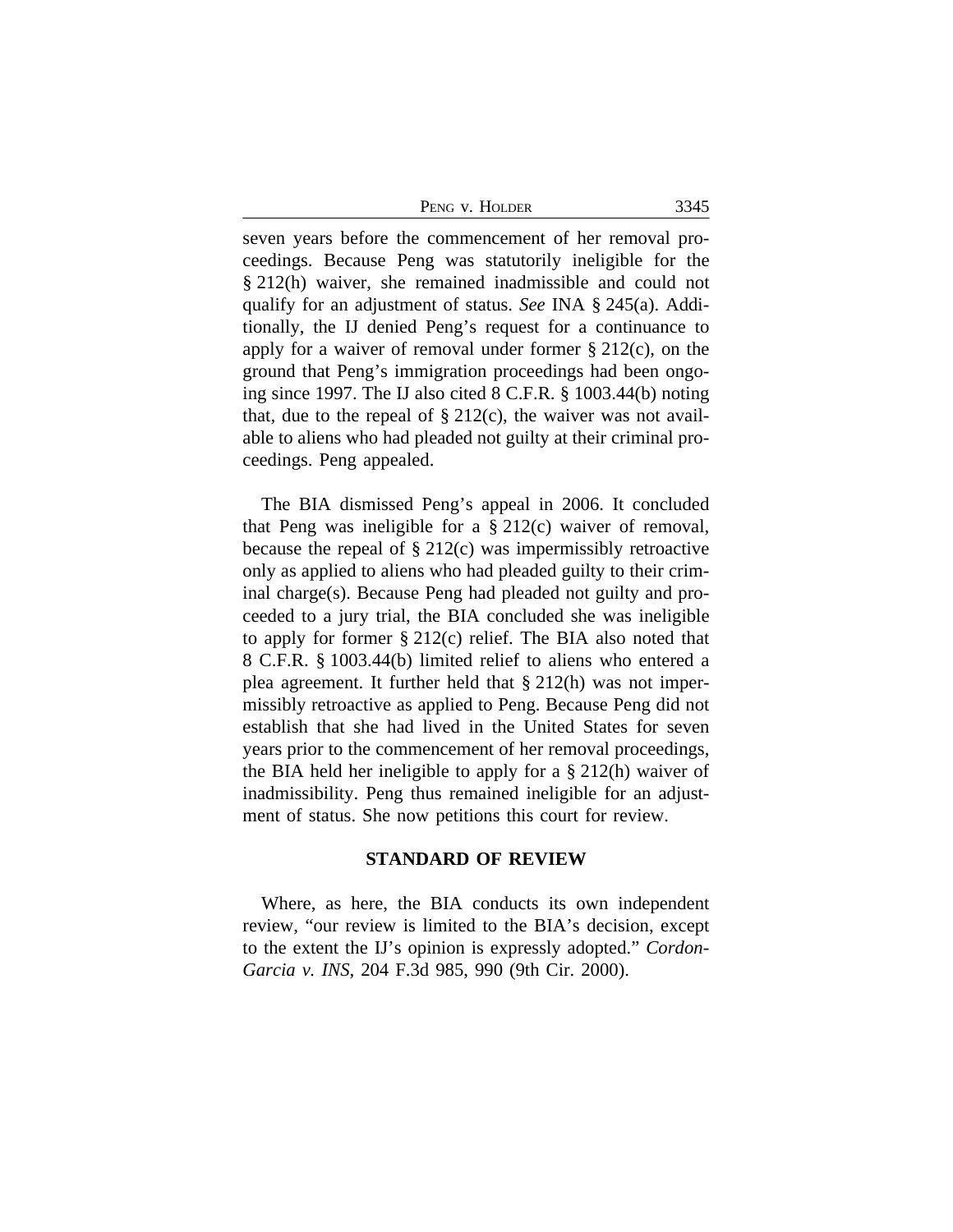#### **DISCUSSION**

## **I. The BIA abused its discretion when it denied Peng a continuance, because she was eligible to apply for a waiver of deportation under INA § 212(c)**

Peng contests the BIA's decision affirming the denial of a continuance in order to apply for the § 212(c) waiver of removal. We review the denial of a continuance for an abuse of discretion. *Baires v. INS*, 856 F.2d 89, 91 (9th Cir. 1988). The BIA abuses its discretion "when it fails to state its reasons and show proper consideration of all factors when weighing equities and denying relief." *Ahmed v. Holder*, 569 F.3d 1009, 1014 (9th Cir. 2009) (internal quotation marks omitted). An IJ may grant a motion for a continuance for "good cause shown." 8 C.F.R. § 1003.29; *Ahmed*, 569 F.3d at 1012. The regulations do not define "good cause," but the IJ —and, on appeal, the BIA—should consider factors including "(1) the nature of the evidence excluded as a result of the denial of the continuance, (2) the reasonableness of the immigrant's conduct, (3) the inconvenience to the court, and (4) the number of continuances previously granted." *Id.*

In reviewing the IJ's decision, the BIA did not review these relevant factors. Instead, the BIA affirmed the IJ's denial of the requested continuance, because Peng was not eligible for a § 212(c) waiver as she was convicted after a trial and not under a plea agreement.**<sup>5</sup>** When the BIA denies a continuance on legal grounds such as these, we will find an abuse of discretion if the BIA acted "arbitrarily, irrationally, or contrary to law." *Hernandez-Velasquez v. Holder*, 611 F.3d 1073,

**<sup>5</sup>**We note that the BIA also cited 8 C.F.R. § 1003.44 in affirming the denial of a continuance. Section 1003.44 provides for a special motion to seek § 212(c) relief for aliens who pleaded guilty or nolo contendere to certain crimes before April 1, 1997. It explicitly does not apply to former LPRs who were convicted after a trial, but it does not say that such aliens are ineligible to apply for § 212(c) relief through some other avenue. *Id.* § 1003.44(a).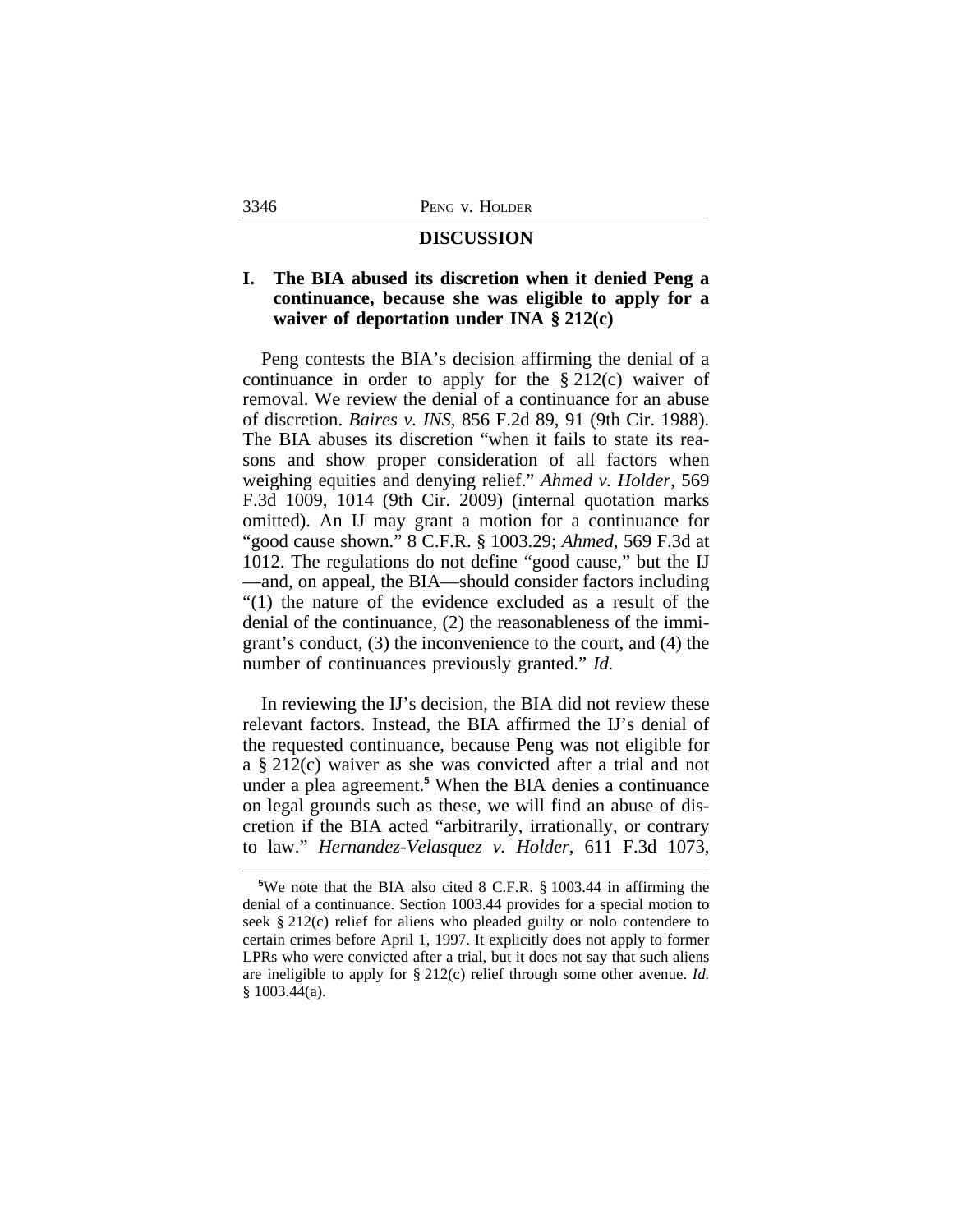| Peng v. Holder |
|----------------|
|                |

1077 (9th Cir. 2010) (internal quotation marks and alterations omitted).

To determine whether the BIA acted arbitrarily, irrationally, or contrary to law, we must determine whether Peng's reliance upon the availability of  $\S 212(c)$  relief (when she decided to proceed to a jury trial) is sufficient to distinguish Supreme Court and Ninth Circuit general precedent that § 212(c) relief is only available to aliens whose convictions were obtained through plea agreements. *See INS v. St. Cyr*, 533 U.S. 289, 326 (2001); *Armendariz-Montoya v. Sonchik*, 291 F.3d 1116, 1121 (9th Cir. 2002). We review de novo whether the enactment of IIRIRA (repealing § 212(c) relief) is impermissibly retroactive. *Hernandez de Anderson v. Gonzales*, 497 F.3d 927, 932 (9th Cir. 2007).

Peng argues that, because  $\S 212(c)$  relief was available to her at the time she proceeded to trial, the application of IIRIRA  $\S 304(b)$ 's repeal of  $\S 212(c)$  relief would result in an impermissible retroactive effect. We agree.

## **A.** *Section 212(c) is available to aliens who pleaded guilty*

Though Congress has the power to make statutes apply retroactively, such statutes pose special concerns. *See Landgraf v. USI Film Prods.*, 511 U.S. 244, 266 (1994). The Supreme Court has thus recognized that a "presumption against retroactive legislation" is "deeply rooted" in its jurisprudence. *Id.* at 265.

Elementary considerations of fairness dictate that individuals should have an opportunity to know what the law is and to conform their conduct accordingly; settled expectations should not be lightly disrupted.

*Id.* In determining whether legislation's effects are impermissibly retroactive, a two-step test is employed. *United States v.*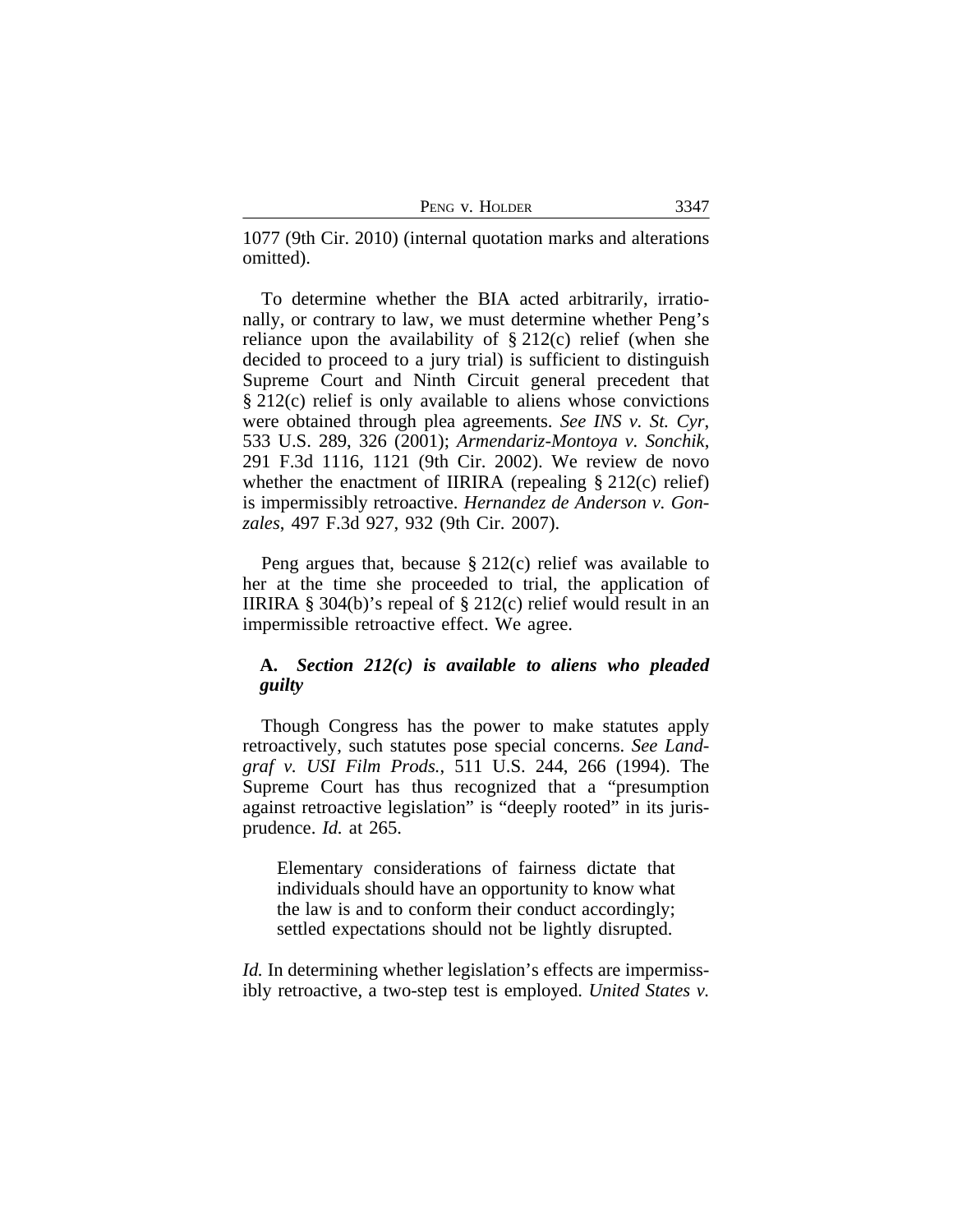3348

*Reynard*, 473 F.3d 1008, 1014 (9th Cir. 2007). Under the first step, "[a] statute may not be applied retroactively . . . absent a clear indication from Congress that it intended such a result." *St. Cyr*, 533 U.S. at 316. "If Congress's intent is sufficiently clear from the text and legislative history, then the statute may be applied retroactively, and the court need not address the second step." *Reynard*, 473 F.3d at 1014. "Step two must be employed where Congress's retroactive intent is not clear. We must then determine whether application of the act violates the Due Process Clause and consequently has a 'retroactive effect.' " *Id*.<sup>6</sup>

**[1]** In *St. Cyr*, the Supreme Court addressed the retroactivity of IIRIRA § 304(b) in the context of an alien who had pleaded guilty to an aggravated felony. Applying the retroactivity analysis laid out in *Landgraf*, the Court first asked whether Congress had clearly expressed an intention to make IIRIRA § 304(b) retroactive. *St. Cyr*, 533 U.S. at 315. The Court concluded that it had not. *Id.* at 320. Proceeding to step two, the Court inquired whether the new law would produce an impermissibly retroactive effect upon aliens who had pleaded guilty "at a time when their plea would not have rendered them ineligible for § 212(c) relief." *Id.*

"The inquiry into whether a statute operates retroactively demands a commonsense, functional judgment about 'whether the new provision attaches new legal

**<sup>6</sup>**The government argues that, because relief is entirely discretionary under § 212(c) and § 212(h), Peng cannot establish a substantive due process violation. This argument lacks merit. While the Attorney General has discretion to grant the waiver of removal, the right to apply for the waiver is not subject to the Attorney General's discretion. *Cf. United States v. Leon-Paz*, 340 F.3d 1003, 1005 (9th Cir. 2003) (holding that alien's due process rights were violated because the IJ incorrectly informed him that he was ineligible for § 212(c) relief); 8 C.F.R. § 1240.49(a) ("The immigration judge shall inform the respondent of his or her apparent eligibility to apply for . . . [a waiver of deportation] and shall afford the respondent an opportunity to make application therefor during the hearing.").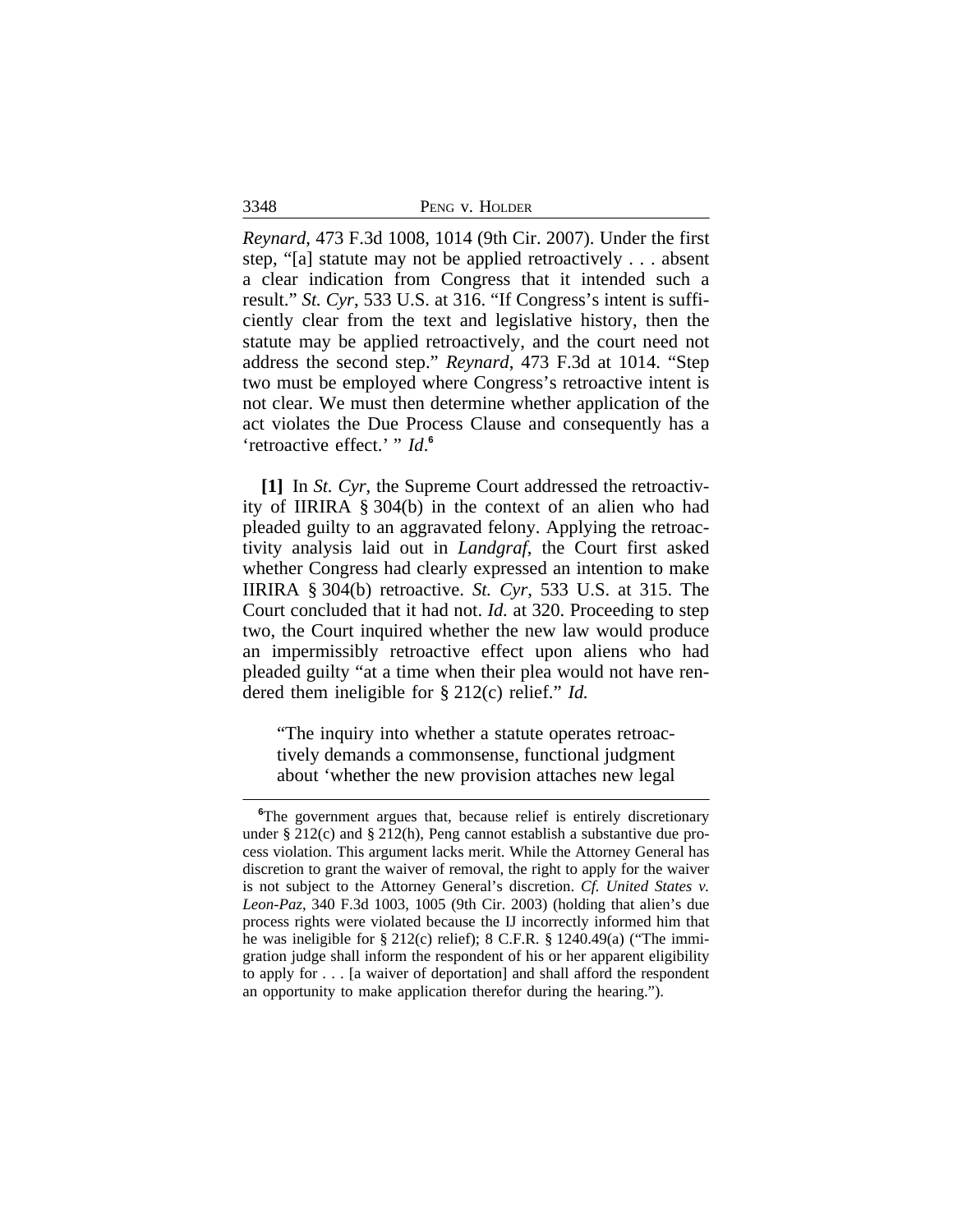PENG V. HOLDER 3349

consequences to events completed before its enactment.' " *Martin* [*v. Hadix*, 527 U.S. 343, 357-58 (1999)] (quoting *Landgraf*, 511 U.S., at 270, 114 S. Ct. 1483). A statute has retroactive effect when it " 'takes away or impairs vested rights acquired under existing laws, or creates a new obligation, imposes a new duty, or attaches a new disability, in respect to transactions or considerations already past . . . .' " *Id.*, at 269, 114 S. Ct. 1522 (quoting *Society for Propagation of the Gospel v. Wheeler*, 22 F. Cas. 756, 767, No. 13,156 (C.C.D.N.H. 1814) (Story, J.)).

*Id.* at 321 (footnote omitted). Examining the situation of aliens who entered plea agreements with the government (presumably with the expectation that they would receive sentences that would leave them eligible for § 212(c) relief, *see id.* at 323), the Court concluded the repeal of § 212(c) "clearly attache[d] a new disability" to the past decision to give up certain rights by pleading guilty. *Id.* at 321-22 (internal quotation marks omitted). As the Court stated, "[p]lea agreements involve a *quid pro quo* between a criminal defendant and the government," such that by giving up the right to a trial, a defendant "grant[s] the government numerous tangible benefits, such as promptly imposed punishment without the expenditure of prosecutorial resources." *Id.* at 322 (internal quotation marks omitted). It would be unfair to an alien, having given up his right to trial in reliance on remaining eligible to apply for the § 212(c) waiver, to then deprive him of the opportunity to apply for that relief. Thus, the Court concluded that IIRIRA § 304(b) was impermissibly retroactive as applied to aliens who had pleaded guilty to deportable offenses before its effective date. *Id.* at 322-23.

## **B.** *Section 212(c) is not available to aliens who proceeded to trial if they cannot plausibly argue that they relied on the availability of relief*

**[2]** One year after *St. Cyr*, our court decided *Armendariz-Montoya v. Sonchik*, 291 F.3d 1116 (9th Cir. 2002), a case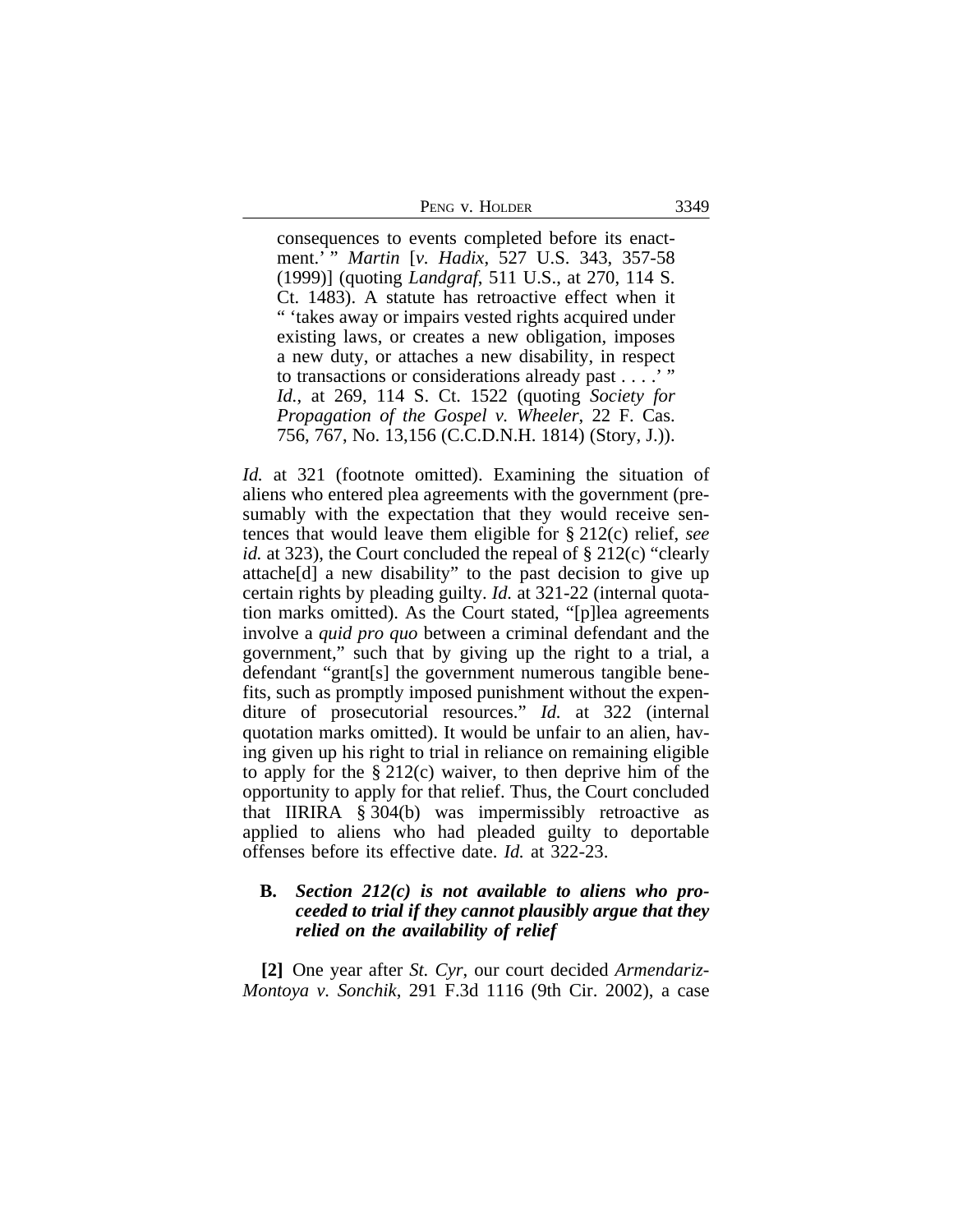3350 PENG v. HOLDER

that was factually similar to *St. Cyr* except that Armendariz-Montoya had pleaded not guilty and was convicted of an aggravated felony by a jury. Focusing on this factual difference, we determined that—unlike aliens who gave up their right to a trial in reliance on the possibility of remaining eligible for § 212(c) relief—aliens accused of aggravated felonies who pleaded not guilty could not demonstrate any past act done in reliance on the availability of § 212(c) relief. *Id.* at 1121. Aliens accused of aggravated felonies were on notice that, if convicted and sentenced to more than five years' imprisonment, they would be ineligible to apply for the § 212(c) waiver. *See* INA § 212(c), 8 U.S.C. § 1182(c) (1995) (repealed). By proceeding to trial and leaving their sentences in the hands of the sentencing court, these aliens could not plausibly argue that they relied on the availability of  $\S 212(c)$ relief. Nor could such aliens argue that reliance on the availability of § 212(c) relief caused them to change any other past behavior. *See Armendariz-Montoya*, 291 F.3d at 1121 (reasoning that "[i]t would border on the absurd to argue that these aliens might have decided not to commit [aggravated felonies], or might have resisted conviction more vigorously, had they known that if they were not only imprisoned but also, when their prison term ended, ordered deported, they could not ask for a discretionary waiver of deportation" (quoting *LaGuerre v. Reno*, 164 F.3d 1035, 1041 (7th Cir. 1998)). Accordingly, we held that the elimination of § 212(c) did not result in an impermissible retroactive effect on Armendariz-Montoya. *Id*. at 1122.

In *Kelava v. Gonzales*, 434 F.3d 1120 (9th Cir. 2006), we reaffirmed our holding in *Armendariz-Montoya*. Kelava was charged by the INS as removable for (1) having been convicted of an aggravated felony and (2) engaging in terrorist activity. *Kelava*, 434 F.3d. at 1122. We found Kelava ineligible for § 212(c) relief despite Kelava's plea of guilty to the aggravated felony. *Id*. at 1126. We held that Kelava's terrorist activity (which rendered him removable) precluded reliance on relief, because he could not plausibly claim that he would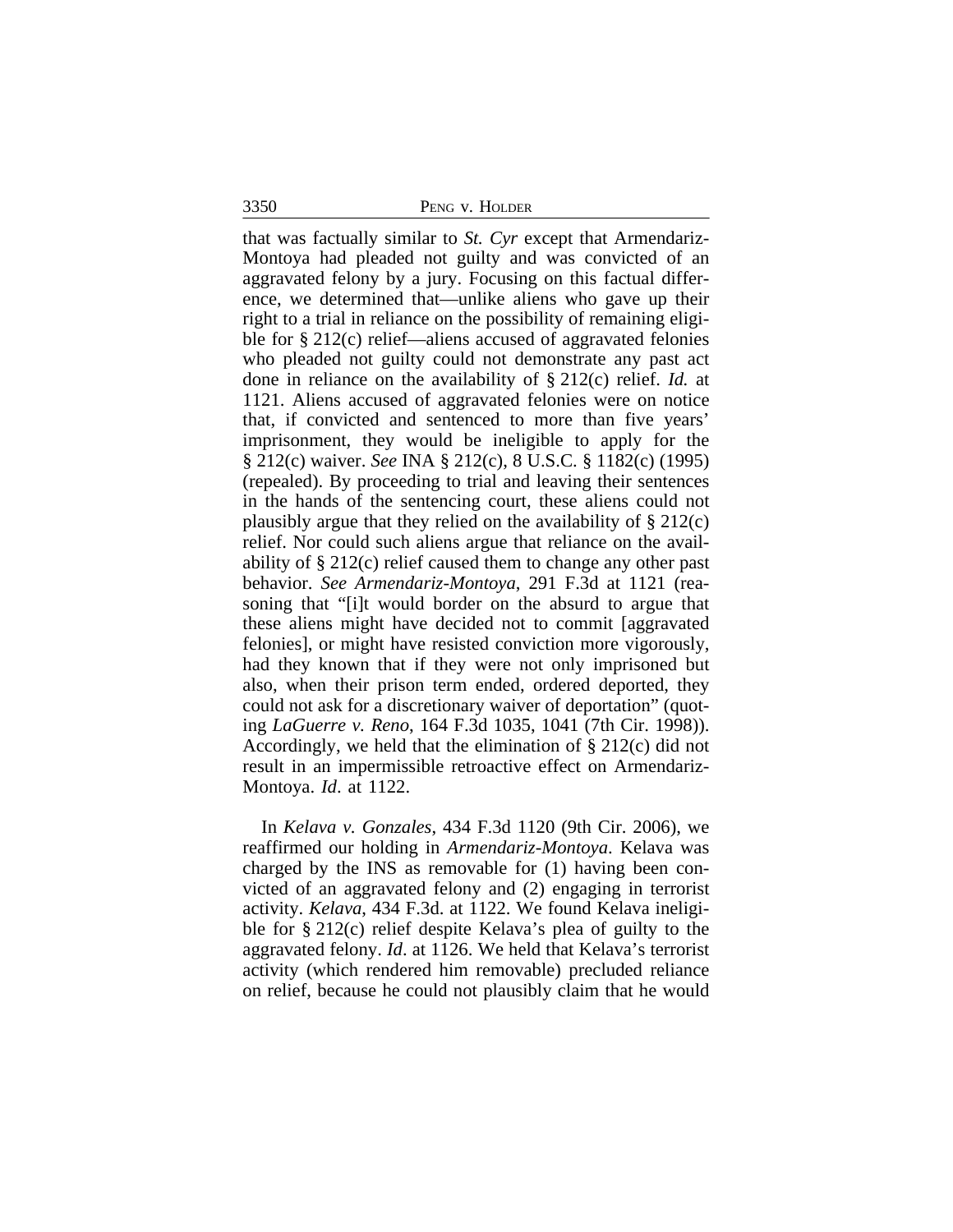| PENG V. HOLDER | ר ר |
|----------------|-----|
|----------------|-----|

not have committed the terrorist activity if he had known about the elimination of § 212(c) relief. *Id*.

Thereafter, the BIA interpreted *Armendariz-Montoya* and *Kelava* to create a bright-line rule barring aliens who proceeded to trial from seeking § 212(c) relief. The DHS urges us to adopt this interpretation. Although not wholly unreasonable, *see Hernandez de Anderson*, 497 F.3d at 944 (Tallman, J., dissenting), we have rejected such a bright-line rule. *Id.* at 940 (panel opinion) ("*Landgraf* and *St. Cyr* make clear that entering into a quid pro quo exchange is not the sole form of reliance on prior law that can support a retroactivity claim."); *accord Ponnapula v. Ashcroft*, 373 F.3d 480, 493 (3d Cir. 2004). Indeed, the Supreme Court has explicitly warned against creating presumptions in favor of retroactivity. *See Hughes Aircraft Co. v. United States ex rel. Schumer*, 520 U.S. 939, 950 (1997).

# **C.** *Section 212(c) is available to aliens who proceeded to trial if they can plausibly argue that they relied on the availability of relief*

**[3]** In the case before us, we are presented with an issue of first impression. Unlike the aliens in *St. Cyr*, *Armendariz-Montoya*, and *Kelava*, Peng was not charged with or convicted of an aggravated felony. Thus, those cases are distinguishable from our present case. Here, Peng was charged with and convicted of a crime involving moral turpitude. Thus, *St. Cyr* compels us to evaluate this case on its own merits, applying a "commonsense, functional judgment about whether [IIRIRA § 304(b)] attaches new legal consequences to events completed before its enactment." 533 U.S. at 321 (internal quotation marks omitted), *quoted in Hernandez de Anderson*, 497 F.3d at 937.

We are convinced that applying IIRIRA § 304(b) retroactively to Peng's case would result in an impermissible retroactive effect. To prevail on a retroactivity argument, an alien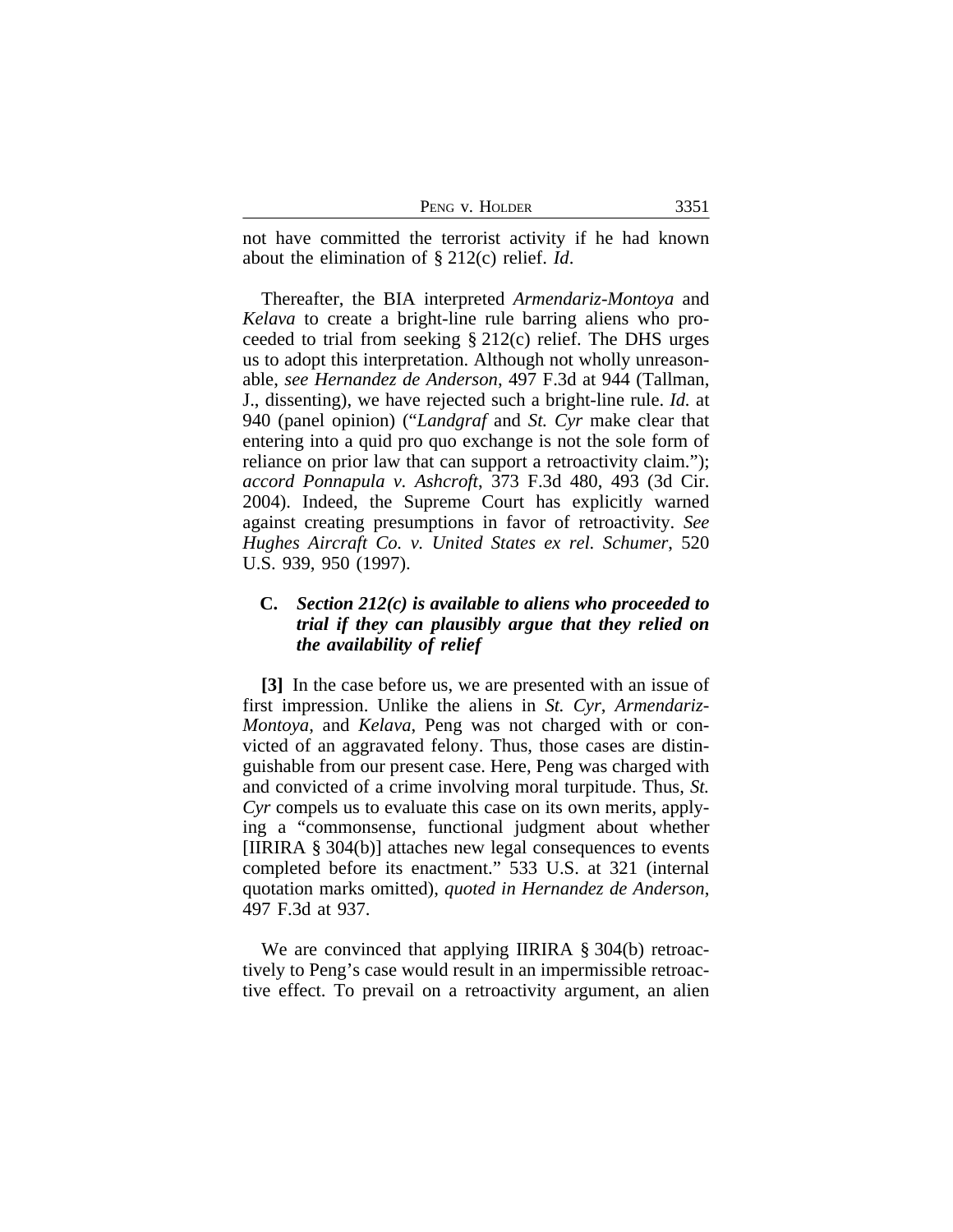| PENG V. HOLDER |  |  |
|----------------|--|--|
|----------------|--|--|

must demonstrate reasonable reliance on pre-IIRIRA law. *Hernandez de Anderson*, 497 F.3d at 939. An alien demonstrates reasonable reliance "if it would have been objectively reasonable under the circumstances to rely on the law at the time." *Id.* at 941.

**[4]** At the time Peng was charged with her crime involving moral turpitude, a guilty plea with a guaranteed sentence of less than one year could have protected Peng against deportation. Notwithstanding, a conviction (by guilty plea or guilty verdict)—even if sentenced to the maximum sentence of five years—would not have disqualified her from eligibility to apply for  $\S 212(c)$  relief, because only aliens who (1) were convicted of an aggravated felony and (2) served more than five years were disqualified from § 212(c) relief. By pleading not guilty, Peng had "two bulwarks" to protect herself against possible deportation. *See United States v. Leon-Paz*, 340 F.3d 1003, 1006 (9th Cir. 2003). She could either be acquitted, thereby remaining non-deportable, or, if convicted, she could count on being eligible to apply for § 212(c) relief. *Cf. id.*

On the other hand, before trial, if Peng pleaded guilty to the crime as charged, she would have automatically rendered herself removable. At that time, Peng could only avoid the possibility of deportation by being acquitted at trial. There would be no quid pro quo for Peng: the prosecution would get the benefit of a conviction without expending resources, *see St. Cyr*, 533 U.S. at 322, and the DHS would similarly get an easy proof of removability. Meanwhile, based upon the plain language of § 212(c) (under either the pre or post April 24, 1996 amendment), Peng's eligibility to apply for  $\S 212(c)$ relief remained the same, even if she were convicted by jury and afforded the maximum five-year sentence. We cannot fault her for exercising her constitutional right to a trial under these circumstances. Doing so was in no way "inconsistent with preserving a contingent interest in § 212(c) relief." *Ponnapula*, 373 F.3d at 495.

3352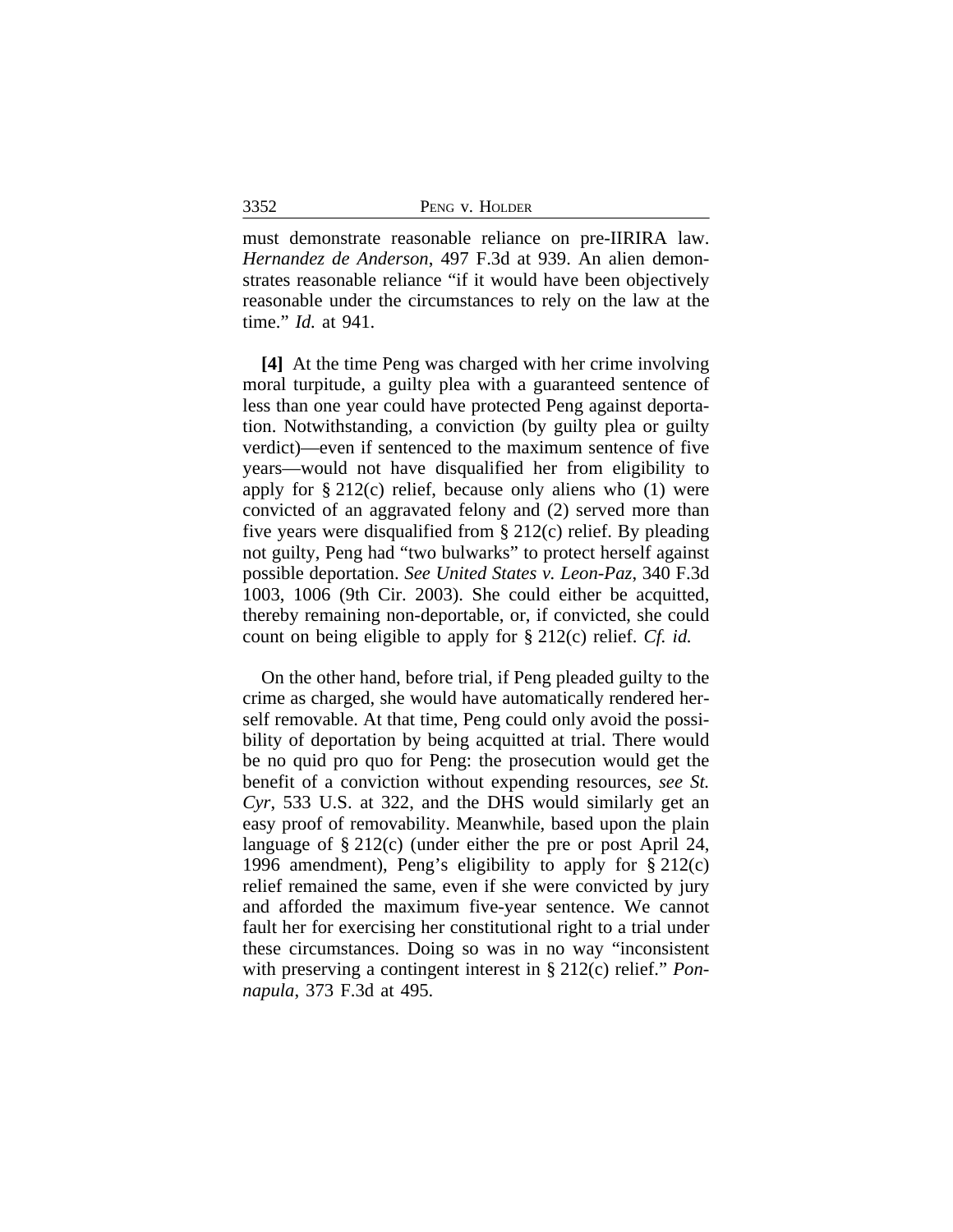| PENG V. HOLDER | 3353 |
|----------------|------|
|----------------|------|

**[5]** Aliens in Peng's situation, who were not charged with aggravated felonies and made the decision to proceed to trial, thus did so in reasonable reliance on the pre-IIRIRA state of the law. *See Hernandez de Anderson*, 497 F.3d at 941. At the time she pleaded not guilty, Peng had a settled expectation that she would remain eligible to apply for § 212(c) relief. *Cf. id.* at 942. To draw a line between aliens who pleaded guilty and those who pleaded not guilty to a first crime involving moral turpitude would thus be arbitrary and out of line with *Landgraf* and *St. Cyr*'s admonition to apply a "commonsense, functional judgment" to the facts of each individual case. Therefore, prior to the enactment of IIRIRA on September 30, 1996, an alien, who proceeded to trial on a crime involving moral turpitude (having not been convicted of one prior crime involving moral turpitude), remains eligible to apply for a § 212(c) waiver.

**[6]** Reviewing the factors necessary to determine whether good cause has been shown for a continuance, the BIA's denial of a continuance was an abuse of discretion. Peng should have been allowed to present evidence that she was eligible for  $\S 212(c)$  relief. There is no evidence that Peng's conduct was unreasonable during the entirety of this underlying case. A continuance would not have inconvenienced the BIA. Lastly, as explained above, the BIA's denial of the continuance on legal grounds was contrary to law. We therefore grant the petition as to this issue and remand the case back to the BIA. On remand, Peng should be allowed a continuance to apply for a  $\S 212(c)$  waiver of removal, though we make no comment on her ultimate eligibility for such relief.**<sup>7</sup>** Because we hold that Peng may apply for § 212(c) relief, we

<sup>&</sup>lt;sup>7</sup>The DHS argues that we may deny Peng's petition by holding that she did not maintain a seven-year continuous presence in the U.S. before the commencement of her removal proceedings. *See* INA § 212(c), 8 U.S.C. § 1182(c) (repealed). However, neither the IJ nor the BIA ruled on this ground, and our review is confined to the decision of the BIA. *See Cordon-Garcia*, 204 F.3d at 990. We thus remand this issue to the BIA for decision in the first instance.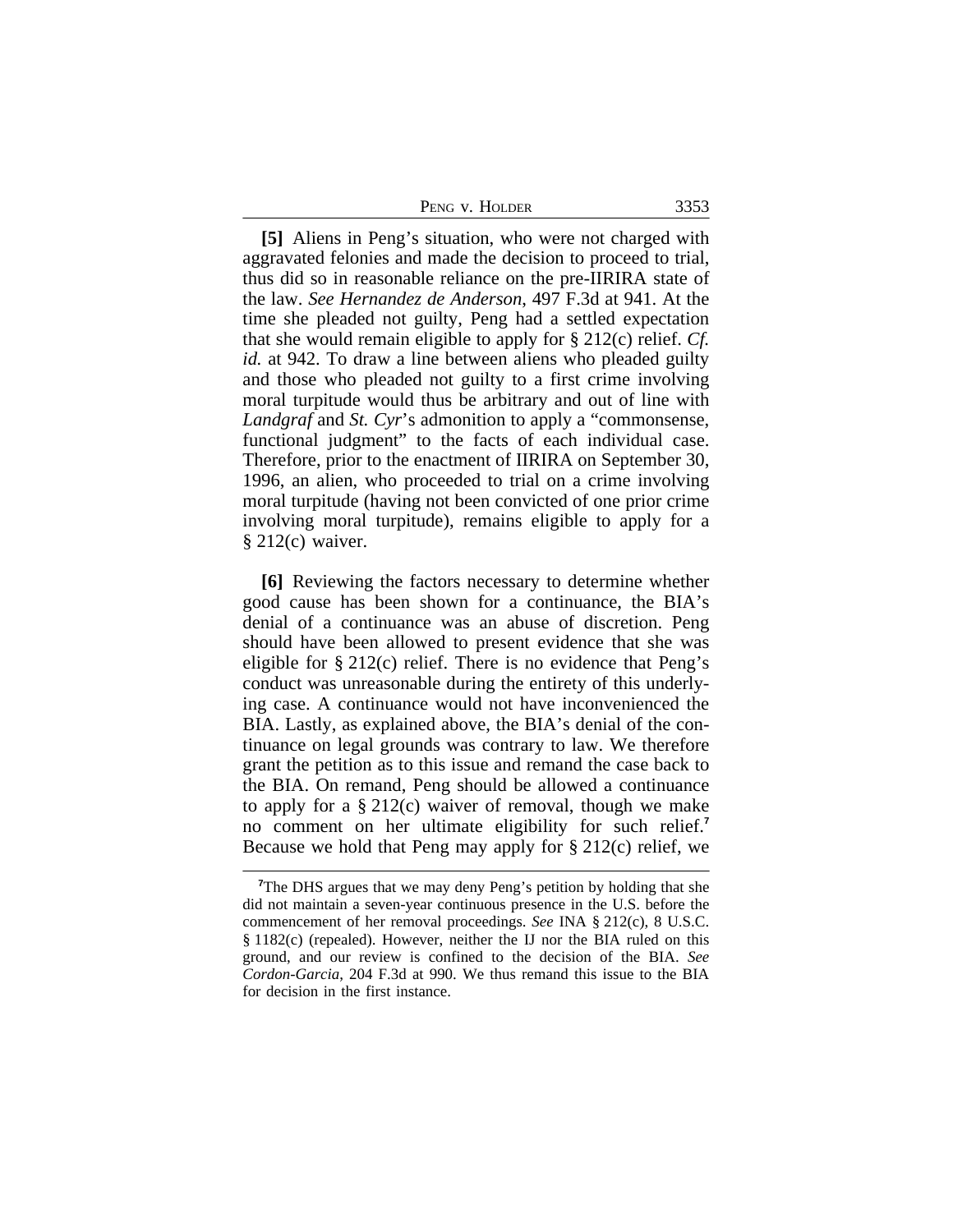|  | PENG V. HOLDER |
|--|----------------|
|--|----------------|

3354

do not reach her equal protection claim based on the distinction between aliens who plead guilty and those who plead not guilty to identical crimes.

# **II. The BIA did not err when it held that INA § 212(h)'s seven-year continuous presence requirement was not impermissibly retroactive**

Peng next contests the denial of her application for a waiver of inadmissibility under INA § 212(h). Without the waiver of inadmissibility, Peng's conviction renders her inadmissible, INA § 212(a)(2)(A)(i)(I), 8 U.S.C. § 1182(a)(2)(A)(i)(I), and thus ineligible to apply for an adjustment of status. *See* INA § 245(a), 8 U.S.C. § 1255(a). Peng argues that § 212(h)'s seven-year residency requirement was impermissibly applied retroactively to her case. She also raises an equal protection claim based on the distinction between LPRs—who are subject to the seven-year residency requirement—and non-LPRs —who are not.

### *A. Retroactivity of the seven-year residency requirement*

**[7]** Effective September 30, 1996, Congress amended INA § 212(h) to add a seven-year residency requirement:

(a) IN GENERAL.  $-$  Section 212(h) (8 U.S.C. 1182(h)) is amended by adding at the end the following: "No waiver shall be granted under this subsection in the case of an alien who has previously been admitted to the United States as an alien lawfully admitted for permanent residence if either since the date of such admission the alien has been convicted of an aggravated felony or the alien has not lawfully resided continuously in the United States for a period of not less than 7 years immediately preceding the date of initiation of proceedings to remove the alien from the United States.["]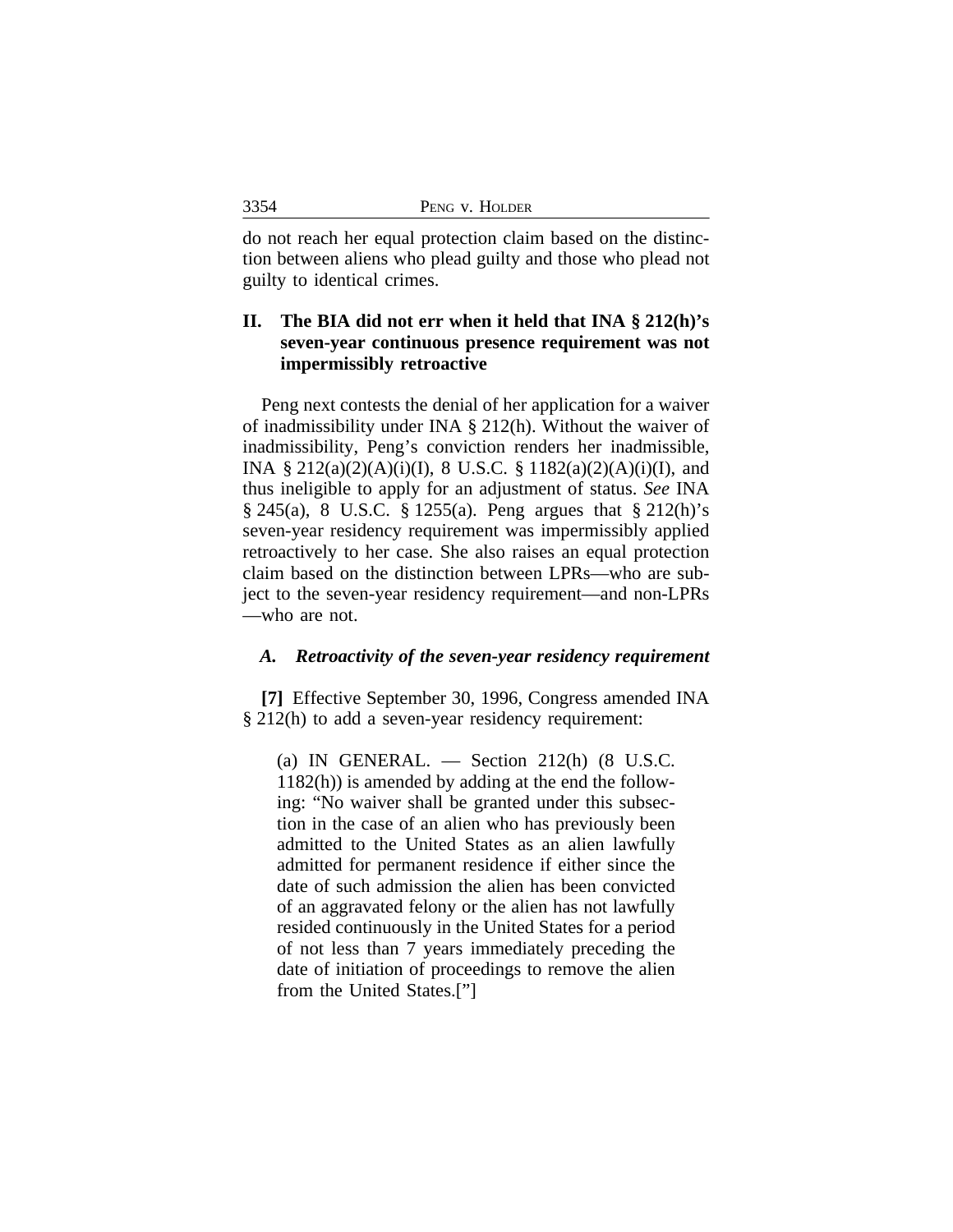(b) EFFECTIVE DATE. — The amendment made by subsection (a) shall be effective on the date of the enactment of this Act and shall apply in the case of any alien who is in exclusion or deportation proceedings as of such date unless a final administrative order in such proceedings has been entered as of such date.

## IIRIRA § 348, Pub. L. No. 104-208, at 3009-639.

**[8]** proceedings did not commence until September 10, 1997, nearly one year after the amendment to § 212(h). Section 212(h)'s residency requirement is thus prospective as applied to Peng's case. Its effective date in relation to her criminal proceedings is irrelevant. Because Peng was admitted to the U.S. in May 1991, and her removal proceedings commenced in September 1997, Peng does not meet the seven-year residency requirement and is ineligible for § 212(h) relief. We therefore deny her petition for review as to her due process claim under § 212(h).

#### *B. Equal protection challenge*

**[9]** Finally, Peng argues that it is a denial of equal protection to require LPRs, who have been convicted of crimes involving moral turpitude, to acquire seven years of continuous presence in the United States but not to impose the same requirement on non-LPRs who have been convicted of these crimes. Aliens are entitled to the benefits of equal protection. *Yick Wo v. Hopkins*, 118 U.S. 356, 369 (1886). Nonetheless, Congress retains broad power to regulate the admission and removal of aliens. *See United States v. Viramontes-Alvarado*, 149 F.3d 912, 916 (9th Cir. 1998). Accordingly, our review of the immigration laws is limited, and we will uphold a statute if there is a "facially legitimate and bona fide reason for enacting a discriminatory rule." *Id.* (internal quotation marks omitted).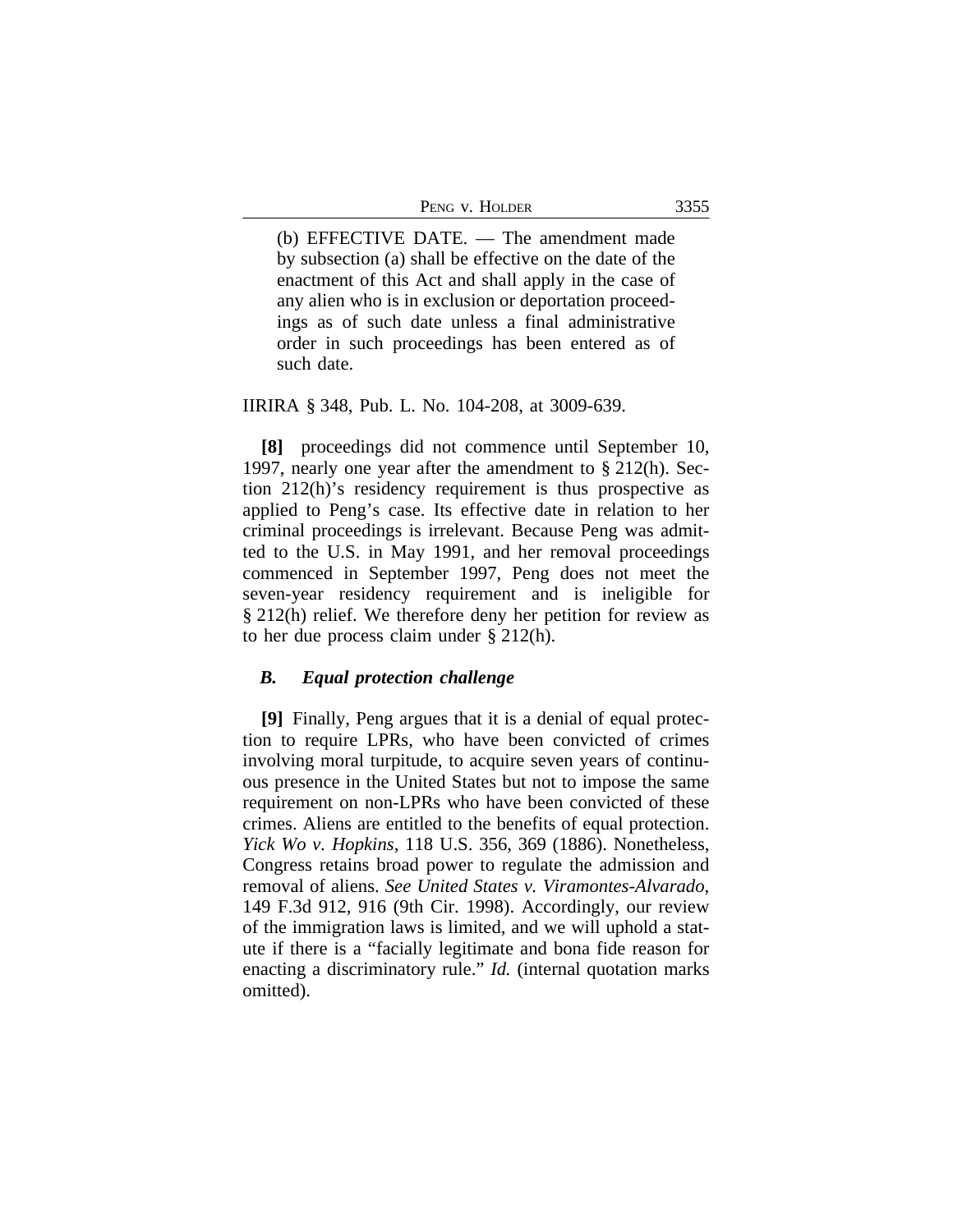3356 PENG v. HOLDER

**[10]** We hold that there is a rational basis for applying the seven-year residency requirement to LPRs and not to non-LPRs, having considered a similar challenge in *Taniguchi v. Schultz*, 303 F.3d 950 (9th Cir. 2002). There, we held that a rational basis exists for denying a § 212(h) waiver to LPRs (who had been convicted of aggravated felonies) but not to non-LPRs (who had been convicted of aggravated felonies). *Id.* at 957-58. We noted that "LPRs enjoy substantial rights and privileges not shared by other aliens, and therefore it is arguably proper to hold them to a higher standard and level of responsibility than [non-LPRs]." *Id.* at 958 (alteration in original) (internal quotation marks omitted). In addition, LPRs that were convicted of aggravated felonies have demonstrated that the generally "stronger ties" they have to the United States "were insufficient to deter this criminal conduct." *Id.* "Therefore, Congress could have reasoned that aggravated felon LPRs pose a higher risk for recidivism than illegal aliens who did not have all of the benefits of legal permanent resident status to deter them from committing their crimes." *Id.* (internal quotation marks omitted). Congress may have deemed LPRs "less deserving of a second chance than non-LPRs." *Id.* (internal quotation marks omitted). Noting that it may have been wise to eliminate  $\S 212(h)$  relief for non-LPR aggravated felons as well, we were nonetheless confined by our deferential standard of review to conclude that a rational basis existed for the LPR versus non-LPR distinction. *Id.*

**[11]** That *Taniguchi* involved an LPR convicted of an aggravated felony, rather than a crime involving moral turpitude, makes no difference. *Taniguchi*'s rationale—that Congress may have wished to hold LPRs to a higher standard and considered them less deserving of a second chance—should apply equally regardless of the category of crime the LPR commits. *Accord Camacho-Salinas v. U.S. Att'y Gen.*, 460 F.3d 1343, 1348-49 (11th Cir. 2006) (per curiam); *see also De Leon-Reynoso v. Ashcroft*, 293 F.3d 633, 640 (3d Cir. 2002). The rationale focuses on the status of the alien, not the cate-